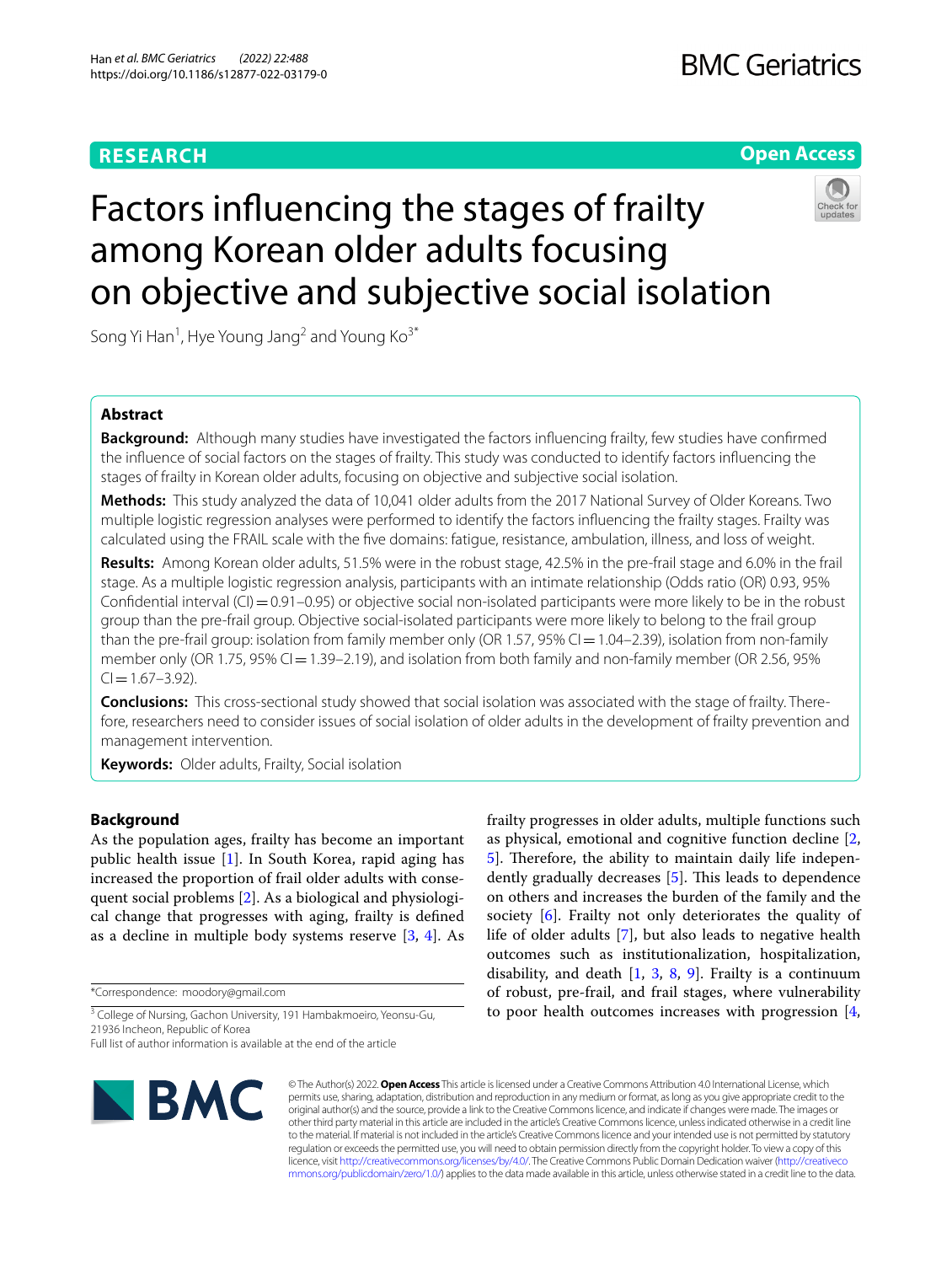[10\]](#page-8-9). Therefore, the way to prevent the transition from the robust or pre-frail to frail stage is important  $[11]$  $[11]$  $[11]$ .

According to previous studies, personal factors such as sociodemographic characteristics (e.g., low education level, advanced age [[11](#page-8-10)[–13](#page-8-11)], female gender [[12](#page-8-12), [14\]](#page-8-13), and low household income [\[11](#page-8-10), [12\]](#page-8-12)), irregular exercise [[4,](#page-8-3) [13](#page-8-11)], poor cognitive functions  $[14–16]$  $[14–16]$  $[14–16]$ , low levels of physical function, and loss of sensory functions [[14](#page-8-13)] have been identifed as the risk factors of frailty. However, previous studies examining the relationship between social factors including social network size, social support and the progressing of frailty produced inconsistent fndings  $[17–20]$  $[17–20]$  $[17–20]$  $[17–20]$ .

Social isolation is multidemensional and can be divided into subjective social isolation and objective social isolation [\[21](#page-8-17)]. While the latter indicates the lack or the inadequacy of interactions with other people, such as limited size of social network or infrequent social contact, the former indicates the quality and perception of the relationships with others [[21](#page-8-17)]. Older people are more likely to be isolated objectively or subjectively. Compared to younger generations, the social networks of older adults decrease in size [\[22\]](#page-8-18) and are mostly composed of family and long-term friends [[23\]](#page-8-19). Older adults may feel more loneliness and lack of intimate relationships by aging [[24\]](#page-8-20). Such an increase of social isolation among older adults may be an important risk factor of frailty [\[17](#page-8-15), [18](#page-8-21)]. However, only a few studies have investigated the correlation between the multidimensional properties of social isolation (subjective and objective social isolation) and the stages of frailty.

Therefore, this study aimed to explore the characteristics of subjective and objective social isolation and their correlation with the frailty stages in older adults residing in the community (Aim 1) and to identify the factors infuencing the frail stages focusing on subjective and objective social isolation (Aim 2).

### **Methods**

#### **Study design**

This study conducted a secondary analysis of the 2017 data from the National Survey of Older Koreans (NSOK) to investigate the factors infuencing the stages of frailty in older adults living in community, focusing on objective and subjective social isolation.

## **Data and ethical considerations**

This study analyzed the 2017 data from the NSOK conducted by the Ministry of Health and Welfare  $[25]$  $[25]$ . The NSOK has been conducted every three years since 2008 to study older adults aged≥65 years in South Korea. In 2017, 10,299 older adults aged  $\geq$  65 years in 934 regions were studied. The survey uses nationally representative samples of non-institutionalized Korean older adults aged 65 or over who lived in the community. The data can be obtained from the public data portal (data.go.kr) after the institution's application and subsequent approval  $[25]$  $[25]$ . The data of 258 individuals with missing values among the 10,299 in the original data set were excluded, and 10,041 older adults were included in the analysis.

## **Measurements**

## *Frailty*

Frailty was measured using the FRAIL Scale with the following fve domains: fatigue, resistance, ambulation, illness, and loss of weight [\[26\]](#page-8-23), which has been validated for use in older Koreans  $[27]$ . In this study, the five domains of the FRAIL Scale were assessed according to the following criteria. 1) Fatigue: For the question, "Have you experienced a signifcantly reduced level of activity or drive recently?", a "No" response was given a score of 0, and a "Yes" response was given a score of 1. 2) Resistance: For the question, "How difficult is it for you to climb ten stairs without rest?", a response of "Not difficult at all" or "A little difficult" was given a score of 0 (not difficult), and a response of "Very difficult" or "Too difficult to do" was given a score of  $1$  (difficult). 3) Ambulation: For the question, "How difficult is it for you to complete one round of a walk in a schoolyard (400 m)?", a response of "Not difficult at all" or "A little difficult" was given a score of 0 (not difficult), and a response of "Very difficult" or "Too difficult to do" was given a score of 1 (difficult). 4) Illness: If a participant had three or fewer diseases diagnosed by a health care professional (e.g., hypertension, diabetes, cancer, chronic bronchitis or pulmonary emphysema, angina or cardiac infarction, other heart conditions, asthma, arthritis, stroke [paralysis or cerebral infarction], and chronic renal disease), a score of 0 was given. If a participant had been diagnosed with four or more diseases, a score of 1 was given. 5) Loss of weight: It was defned as loss of weight when an individual had a loss or gain of 5 kg without weight control over the previous six months and is underweight with body mass index (BMI) of less than  $18.5 \text{ kg/m}^2$ . In this case, a score of 1 was given. A score of 0 was given to all other cases. The total score of the above fve domains was calculated. A total score of  $≥$ 3 indicates frail, 1–2 indicates pre-frail, and 0 indicates a robust health state [\[28\]](#page-8-25).

## *Social isolation*

Objective social isolation was measured by combining the frequency of contact with family and contact with friends, neighbors, and acquaintances [[17\]](#page-8-15), based on two questions: "How often do you communicate (via phone, mobile message, email, letter, etc.) with a family member living elsewhere?" and "How often do you communicate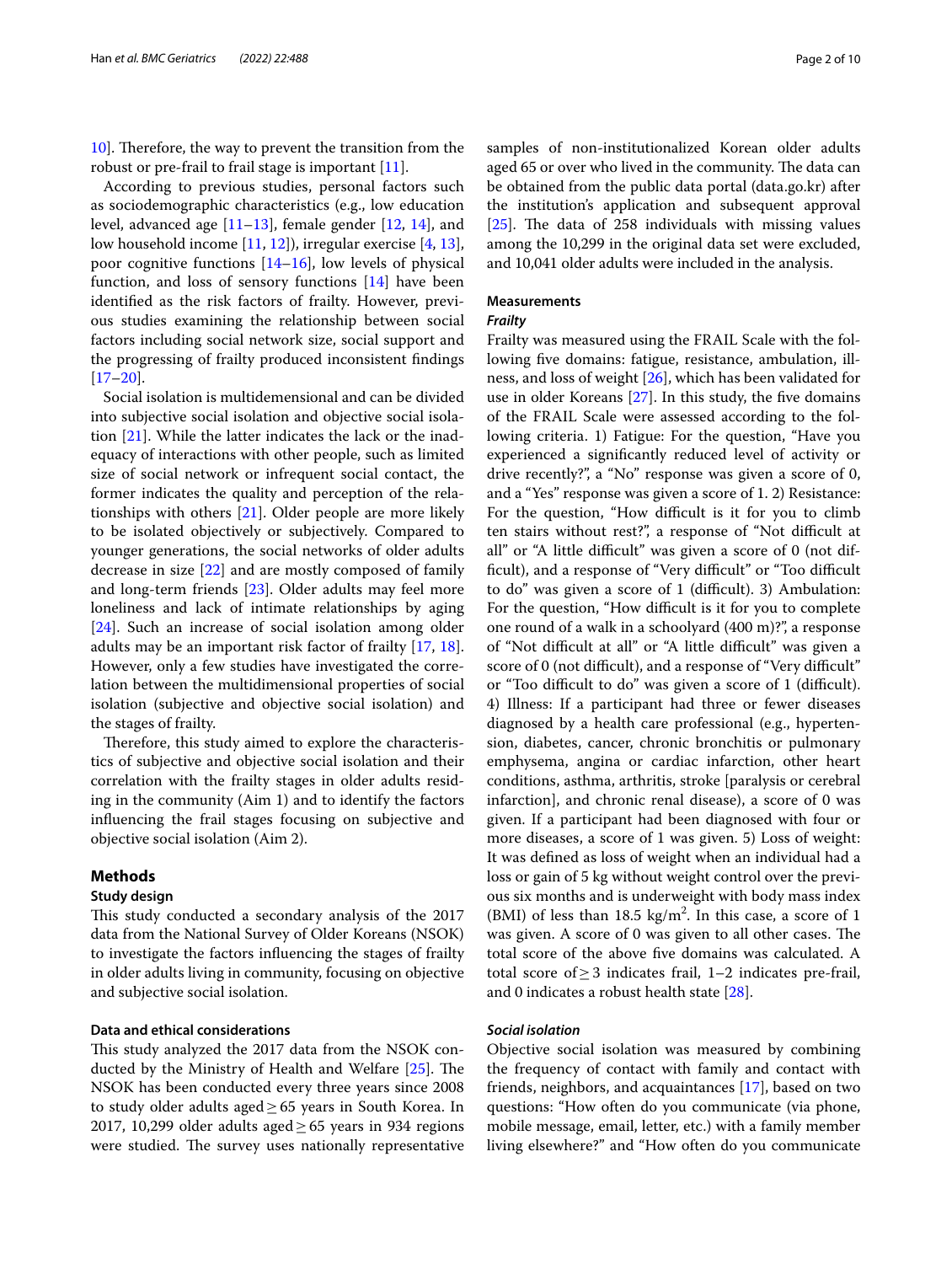with a friend, neighbor, or acquaintance?". Responses were scored on a 7-point scale  $(1 = "never", 2 = "1-2$ times a year",  $3 = 1 - 2$  times every 3 months",  $4 = 1 - 2$ times a month",  $5$  = "at least once a week",  $6$  = "2–3 times a week",  $7$ ="nearly every day (more than 4 times a week)"). We categorized the responses into the following 2 groups: not isolated (more than 4 times a week), 2–3 times a week, at least once a week, or 1–2 times a month) and isolated (1–2 times every 3 months, 1–2 times a year, or never). After regrouping, objective social isolation was categorized into the following four groups: 1) not isolated from both family and non-family member, 2) isolated from family member only, 3) isolated from non-family member only, and 4) isolated from both family and nonfamily member.

Subjective social isolation was measured based on the question: "With how many family members (parents and siblings), relatives, friends, neighbors, and acquaintances are you intimately close (to share all your thoughts and feelings)?".

#### *Sociodemographic and health‑related characteristics*

The sociodemographic factors included: gender, age, education level, annual household income, and living arrangement. Age was divided into a 65–74 years group and a $\geq$  75 years group. Education level was reclassified into no formal education, elementary school graduation, and more than middle school graduation. Annual household income was divided into quartiles: lowest 25%, 26–50%, 51–75%, and highest 25%. Living arrangement was divided into living alone and living with others. Health-related characteristics including Activities of Daily Living (ADL) and Instrumental Activities of Daily Living (IADL) dependency, cognitive function, visual and hearing sensory functions, and exercise were assessed. ADL dependency was measured based on the seven items of the Korean Activities of Daily Living (K-ADL). IADL dependency was measured based on the ten items of the Korean Instrumental Activities of Daily Living (K-IDL). Dependency was assigned if at least one item indicated a need for assistance [\[29\]](#page-8-26). Cognitive function was measured using the Mini-Mental State Examination for Dementia Screening tool developed by Kim et al. [\[30\]](#page-8-27). This tool consists of 19 items, and the total score is calculated from the sum of all items. Normal cognition and cognitive decline are classifed according to the norm score based on age, sex, and education level. The validity and reliability have been verifed in previous studies, and the reliability of the tool was Cronbach's alpha $=0.81$  [[30](#page-8-27)].

Visual and hearing sensory functions were assessed using questions of discomfort in daily life regardless of the use of assistants such as glasses and hearing aids. The questions were about discomfort while watching television, reading the newspaper, and talking on the phone or with someone next to them. The response of "Not uncomfortable" was categorized as "good" and "Uncomfortable or Very uncomfortable" as "not good". We assessed exercise using two questions: "How many days per week do you exercise?" and "How many minutes do you exercise per day?". Individuals who exercised more than 30 min a day and more than 3 times a week were classifed as "regular exercise".

## **Statistical analysis**

SPSS 23.0 was used for all statistical analyses. To analyze characteristics of social isolation and the stages of frailty and the correlation between social isolation and the stages of frailty,  $\chi^2$  test, t-test, one-way ANOVA with Scheffe test, and descriptive statistics were used (Aim 1). Two multiple logistic regression analyses were performed to identify the factors infuencing the frailty stages, one with the "robust" group as the reference and the other with the "pre-frail" group as the reference (Aim 2). For these analyses, the model was run with fve sociodemographic factors (gender, age, educational level, annual household income, and living arrangement), six healthrelated characteristics (ADL dependency, IADL dependency, cognitive decline, vision sensory, hearing sensory, and regular exercise), and two factors of social isolation (objective social isolation and subjective social isolation) in association with the stages of frailty. Odds ratios (ORs) indicated the likelihood of membership in the "pre-frail" group (relative to the "robust" group) and the "frail" group (relative to the "pre-frail" group).

## **Results**

## **Diferences in stages of frailty according to the characteristics of the participants**

The general characteristics of the participants are pre-sented in Table [1](#page-3-0). The result showed that 51.5% of the participants were in the robust stage, 42.5% in the prefrail stage, and 6.0% in the frail stage. Age, gender, education level, annual household income, and living arrangement were signifcantly associated with the stages of frailty (*p*<0.001). ADL and IADL dependency, cognitive decline, visual and hearing sensory functions, and objective and subjective social isolation were signifcantly associated with the stage of frailty  $(p < 0.001)$  (Table [1](#page-3-0)).

## **Diferences in social isolation according to the characteristics of the participants**

Tables [2](#page-4-0) and [3](#page-5-0) show diferences in social isolation according to the characteristics of the participants. We found diferences in subjective social isolation by gender, age, education level, annual household income, and living arrangement, ADL dependency, IADL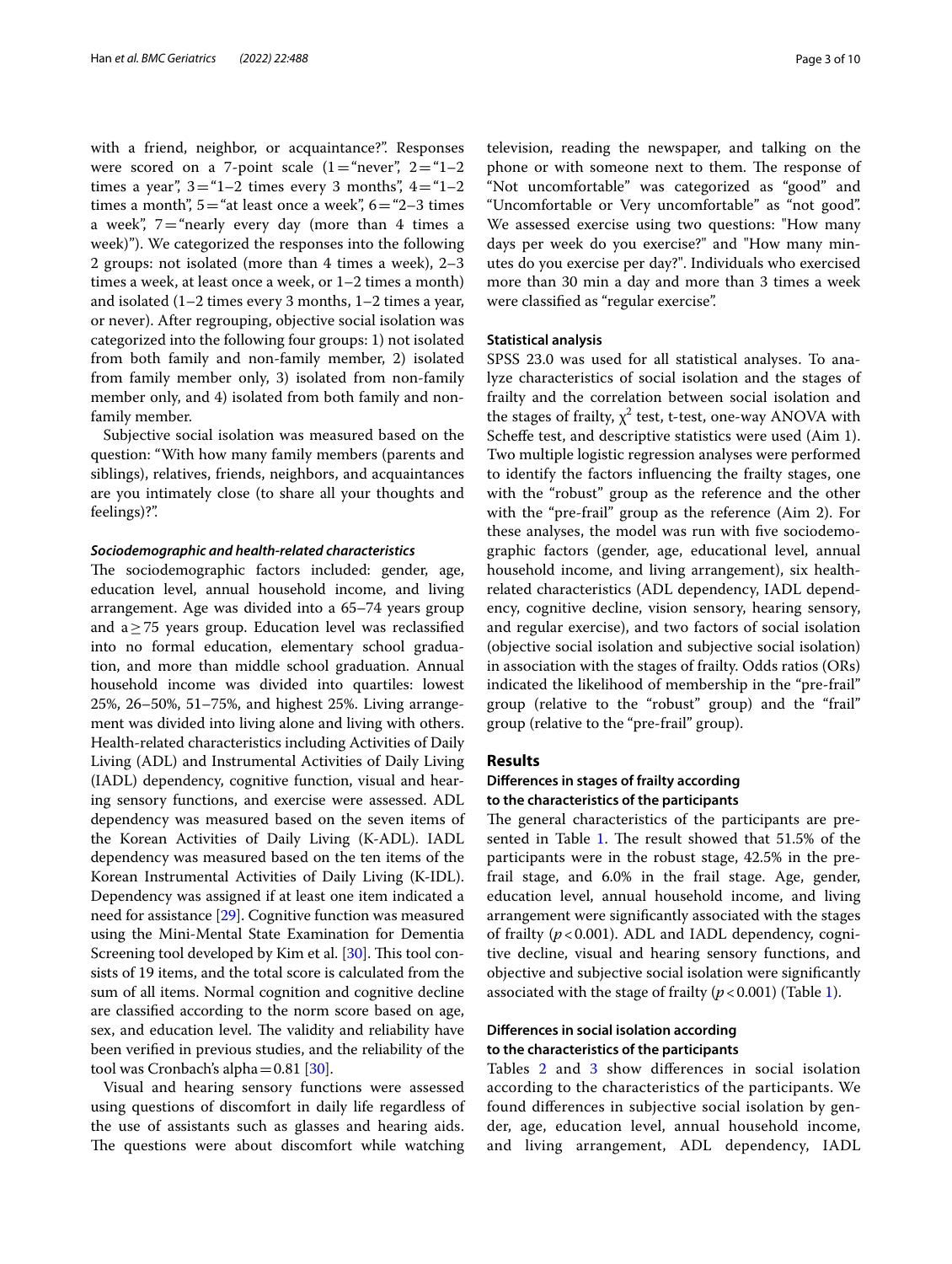| <b>Variables</b>                 | Categories + (range)                                      | Total               |        | <b>Stages of frailty</b>         | χ2 or F (p) (Scheffe test)       |                                  |                                |
|----------------------------------|-----------------------------------------------------------|---------------------|--------|----------------------------------|----------------------------------|----------------------------------|--------------------------------|
|                                  |                                                           |                     |        | Robust                           | Pre-frail                        | Frail                            |                                |
|                                  |                                                           | n (%) or $M \pm SD$ |        | $n$ <sup>(%)</sup> or M $\pm$ SD | $n$ <sup>(%)</sup> or M $\pm$ SD | $n$ <sup>(%)</sup> or M $\pm$ SD |                                |
| Total                            |                                                           | 10,041              |        | 5,171 (51.5)                     | 4266 (42.5)                      | 604(6.0)                         |                                |
| Gender                           | Male                                                      | 4277                | (42.6) | 2526 (48.8)                      | 1590 (37.3)                      | 161(26.7)                        | $194.926 \approx 0.001$        |
|                                  | Female                                                    | 5764                | (57.4) | 2645 (51.2)                      | 2676 (62.7)                      | 443 (73.3)                       |                                |
| Age (years)                      | $65 - 74$                                                 | 5841                | (58.2) | 3502 (67.7)                      | 2169 (50.8)                      | 170 (28.1)                       | $512.890 \le 0.001$            |
|                                  | $\geq$ 75                                                 | 4200                | (41.8) | 1669 (32.3)                      | 2097 (49.2)                      | 4359(71.9)                       |                                |
| <b>Education level</b>           | No formal education                                       | 2376                | (23.7) | 838 (16.2)                       | 1267 (29.7)                      | 271 (44.9)                       | $523.330 \le 0.001$            |
|                                  | Elementary school                                         | 3444                | (34.3) | 1700 (32.9)                      | 1560 (36.6)                      | 184 (30.4)                       |                                |
|                                  | $\geq$ Middle school                                      | 4221                | (42.0) | 2633 (50.9)                      | 1439 (33.7)                      | 149 (24.7)                       |                                |
| Household income                 | $Q1 (\leq 686)$                                           | 2489                | (24.7) | 1027 (19.9)                      | 1255 (29.4)                      | 207 (34.4)                       | $304.215 \approx 0.001$        |
| (10,000won/year)                 | Q2 (687-991)                                              | 2528                | (25.2) | 1189 (23.0)                      | 1136 (26.6)                      | 203 (33.6)                       |                                |
|                                  | Q3 (992-1,470)                                            | 2507                | (25.0) | 1361 (26.3)                      | 1037 (24.3)                      | 109 (18.0)                       |                                |
|                                  | $Q4 ( \geq 1471)$                                         | 2517                | (25.1) | 1594 (30.8)                      | 838 (19.7)                       | 85 (14.0)                        |                                |
| Living alone                     | No                                                        | 7636                |        | $(76.1)$ 4145 $(80.2)$           | 3092 (72.5)                      | 399 (66.1)                       | $110.756 \approx 001$          |
|                                  | Yes                                                       | 2405                | (23.9) | 1026 (19.8)                      | 1174 (27.5)                      | 205 (33.9)                       |                                |
| ADL dependency                   | No                                                        | 9356                | (93.2) | 5082 (98.3)                      | 3946 (92.5)                      | 328 (54.3)                       | $1650.621 \le 0.001$           |
|                                  | Yes                                                       | 685                 | (6.8)  | 89 (1.7)                         | 320 (7.5)                        | 276 (45.7)                       |                                |
| IADL dependency                  | <b>No</b>                                                 | 7760                | (77.3) | 4621 (89.4)                      | 3014 (70.6)                      | 125(20.7)                        | $1638.457 \approx 0.001$       |
|                                  | Yes                                                       | 2281                | (22.7) | 550 (10.6)                       | 1252 (29.4)                      | 479 (79.3)                       |                                |
| Cognitive decline                | No                                                        | 8360                | (83.3) | 4455 (86.1)                      | 3472 (81.4)                      | 433 (71.7)                       | $99.419 \ (< .001)$            |
|                                  | Yes                                                       | 1681                |        | $(16.7)$ 716 $(13.9)$            | 794 (18.6)                       | 171 (28.3)                       |                                |
| Vision                           | Good                                                      | 6651                | (66.2) | 3768 (72.9)                      | 2596 (60.9)                      | 287 (47.5)                       | $251.178 \ (< 001$             |
|                                  | Not good                                                  | 3390                | (33.8) | 1403 (27.1)                      | 1670 (39.1)                      | 317 (52.5)                       |                                |
| Hearing                          | Good                                                      | 8249                | (82.2) | 4512 (87.3)                      | 3360 (78.8)                      | 377 (62.4)                       | $285.023 \le 0.001$            |
|                                  | Not good                                                  | 1792                | (17.8) | 659 (12.7)                       | 906(21.2)                        | 227 (37.6)                       |                                |
| Exercise                         | Regular                                                   | 5311                | (52.9) | 3212 (62.1)                      | 2008 (47.1)                      | 92 (15.2)                        | $578.650 \ (< .001)$           |
|                                  | Irregular                                                 | 4730                | (47.1) | 1959 (37.9)                      | 2258 (52.9)                      | 512 (84.8)                       |                                |
| Objective social isola-<br>tion  | Not isolated from both<br>family and non-family<br>member | 7559                | (75.3) | 4286 (82.9)                      | 2993 (70.1)                      | 280 (46.4)                       | $590.259 \ (< 001$             |
|                                  | Isolated from family<br>member only                       | 597                 | (5.9)  | 283(5.5)                         | 277 (6.5)                        | 37(6.1)                          |                                |
|                                  | Isolated from non-<br>family member only                  | 1626                | (16.2) | 529 (10.2)                       | 857 (20.1)                       | 240(39.7)                        |                                |
|                                  | Isolated from both<br>family and non-family<br>member     | 259                 | (2.6)  | 73 (1.4)                         | 139(3.3)                         | 47(7.8)                          |                                |
| Subjective social isola-<br>tion | Number of persons                                         | $2.28 \pm 2.66$     |        | $2.76 \pm 2.91$ <sup>c</sup>     | $1.83 \pm 2.27^b$                | $1.29 \pm 2.07$ <sup>a</sup>     | 195.03 (<.001) $(a < b < c)^*$ |

## <span id="page-3-0"></span>**Table 1** Stages of frailty according to sociodemographic and health-related characteristics

*M* mean, *SD* standard deviation, *ADL* Activities of Daily Living, *IADL* Instrumental Activities of Daily Living

\*post hoc: Schefe test (subgroup a= frail, b=prefrail, c=robust)

dependency, cognitive decline, and visual and hearing sensory functions (Table [2](#page-4-0)). Objective social isolation was signifcantly associated with gender, age, education level, annual household income, living arrangement, ADL dependency, IADL dependency, cognitive decline, and visual and hearing functions (Table [3](#page-5-0)).

## **Factors infuencing the stage of frailty (prefrail vs. robust and frail vs. prefrail)**

The multiple logistic regression analyses show that the diference in factors infuencing the frail stages (Table [4](#page-6-0)). The subjective or objective social-isolated participants were more likely to belong to the pre-frail group than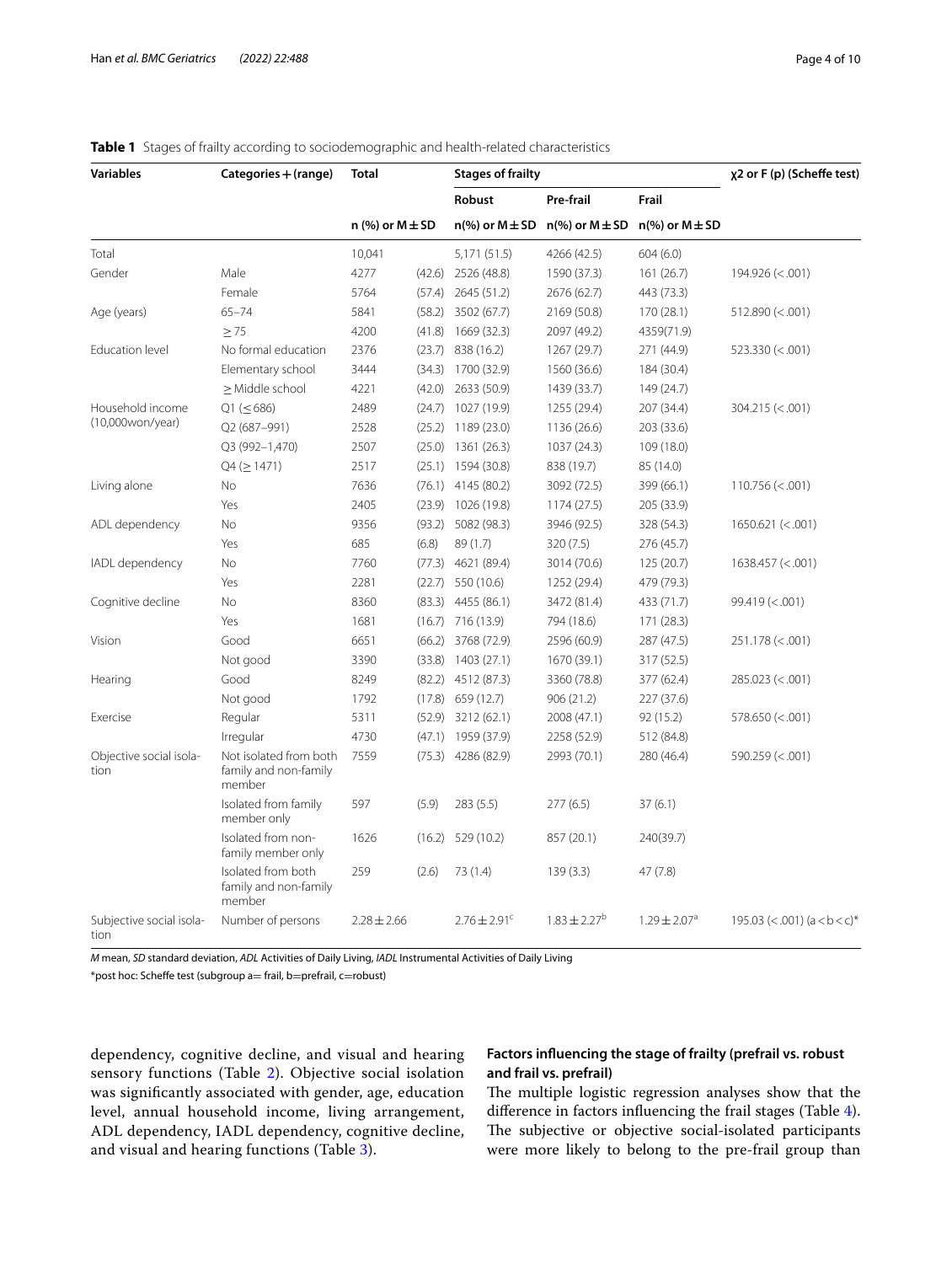| <b>Variables</b>       | <b>Categories</b>                 | $M + SD$        | t or F(p) (Scheffe<br>test) |
|------------------------|-----------------------------------|-----------------|-----------------------------|
| Gender                 | Male                              | $2.34 \pm 2.85$ | 2.02(.044)                  |
|                        | Female                            | $2.23 \pm 2.51$ |                             |
| Age (years)            | $65 - 74$                         | $2.63 \pm 2.83$ | $16.12 \, (< .001)$         |
|                        | > 75                              | $1.80 \pm 2.32$ |                             |
| <b>Education level</b> | None <sup>a</sup>                 | $1.46 \pm 1.89$ | $223.29 \le 0.001$          |
|                        | Elementary<br>school <sup>b</sup> | $2.15 \pm 2.43$ | $(a < b < c)^*$             |
|                        | $\geq$ Middle school <sup>c</sup> | $2.85 \pm 3.05$ |                             |
| Household              | $Q1 (\leq 686)^a$                 | $1.77 \pm 2.27$ | $92.20 \le 0.001$           |
| income                 | Q2 (687-991) <sup>b</sup>         | $2.07 + 2.45$   | $(a < b < c < d)^*$         |
| (10,000won/year)       | Q3 (992-1,470) <sup>c</sup>       | $2.32 \pm 2.68$ |                             |
|                        | $Q4 (> 1471)^d$                   | $2.95 + 3.04$   |                             |
| Living alone           | Nο                                | $2.37 + 2.73$   | $6.39 \ (< .001)$           |
|                        | Yes                               | $2.00 \pm 2.40$ |                             |
| ADL dependency         | No                                | $2.34 \pm 2.65$ | 7.63 (< .001)               |
|                        | Yes                               | $1.51 \pm 2.73$ |                             |
| IADL dependency        | <b>No</b>                         | $2.53 \pm 2.75$ | $20.13 \le 0.001$           |
|                        | Yes                               | $1.44 + 2.11$   |                             |
| Cognitive decline      | No                                | $2.35 \pm 2.65$ | 5.71 (< .001)               |
|                        | Yes                               | $1.94 \pm 2.67$ |                             |
| Vision                 | Good                              | $2.51 \pm 2.81$ | $13.22 \le 0.001$           |
|                        | Not good                          | $1.82 \pm 2.28$ |                             |
| Hearing                | Good                              | $2.42 \pm 2.74$ | 12.91 (< .001)              |
|                        | Not good                          | $1.65 \pm 2.16$ |                             |
| Exercise               | Regular                           | $2.66 \pm 2.87$ | $15.62 \ (< .001)$          |
|                        | Irregular                         | $1.85 \pm 2.33$ |                             |
|                        |                                   |                 |                             |

<span id="page-4-0"></span>**Table 2** Subjective social isolation according to sociodemographic and health-related characteristics

*M* mean, *SD* standard deviation, *ADL* Activities of Daily Living, *IADL* Instrumental Activities of Daily Living

\* post hoc: Schefe test (subgroup a,b,c,d)

the robust group. Participants with an intimate relationship were more likely to be in the robust group than the pre-frail group (OR 0.93,  $95\%$  CI=0.91-0.95). Simultaneously, the objective social -isolated participants were more likely to be in the pre-frail group: isolation from family member only (OR 1.42,  $95\%$  CI = 1.18–1.71), isolation from non-family member only (OR 1.49, 95%  $CI = 1.31-1.69$ , and isolation from both family and nonfamily member (OR 1.81,  $95\%$  CI = 1.33–2.47). Additionally, female gender, advanced age, low education level, low annual household income, and living alone were factors that signifcantly related to the pre-frail group. ADL and IADL dependency, cognitive decline, visual and hearing function decline, and irregular exercise were factors that significantly related to the pre-frail group  $(p < 0.05)$ .

Objective social-isolated participants were more likely to belong to the frail group than the pre-frail group: isolation from family member only (OR 1.57, 95%

 $CI = 1.04-2.39$ ), isolation from non-family member only (OR 1.75,  $95\%$  CI = 1.39–2.19), and isolation from both family and non-family member (OR 2.56, 95%  $CI = 1.67-$ 3.92). Older adults who were female, had ADL dependency or had IADL dependency were more likely to be frail group than pre-frail group. Additionally, older adults who reduced hearing sensory and who did not regularly exercise were more likely to be frail group than pre-frail group ( $p < 0.05$ ).

## **Discussion**

This study aimed to identify factors influencing the stages of frailty in Korean older adults, focusing on objective and subjective social isolation. We discuss these points and suggest their implications.

First, this study showed that 6% of Korean older adults were in the frail stage and 42.5% in the pre-frail stage. This was similar to the results of a study of Japanese older adults, which found 5.8% in the frail stage and 40.8% in the pre-frail stage  $[31]$  $[31]$ , but indicated a significantly higher percentage of frail older adults compared to another study in Greece, where 1.5% of older adults were in the frail stage [[12](#page-8-12)]. According to previous studies, the percentage of transition from pre-frail to frail is high [\[32](#page-8-29)]. It is crucial to provide interventions that prevent the transition between the stages of frailty, especially by identifying factors infuencing the transition from the pre-frail to the frail stage.

Second, although a diference in subjective social isolation by the stage of frailty was observed in our study, subjective social isolation was associated with the prefrail stage and not with the frail stage. This result is similar to the fndings of a study that found no association between emotional support and the progression of frailty [[19\]](#page-8-30). Previous research that subjective social isolation had a stronger correlation with emotional factors such as depressive symptoms and psychological distress than with physical health factors [[22\]](#page-8-18) supports the results of this study.

In this study, objective social isolation was a factor associated with the worsening of the frailty stages. This result was similar with those of previous studies that used objective social isolation as a social isolation variable  $[17, 18, 33]$  $[17, 18, 33]$  $[17, 18, 33]$  $[17, 18, 33]$  $[17, 18, 33]$  $[17, 18, 33]$ . The previous studies suggesting reduced social network outside of cohabitants and reduced social interchange were associated with decreased physical activity [[34](#page-9-1)] and with occurred cardiovascular disease [[35](#page-9-2)] also support our fndings. Interestingly, a gradient in the infuence of objective social isolation across the frailty levels was found in our study. This means that objective social isolation is more important in the older adults with prefrail stage than in those with robust state. Therefore,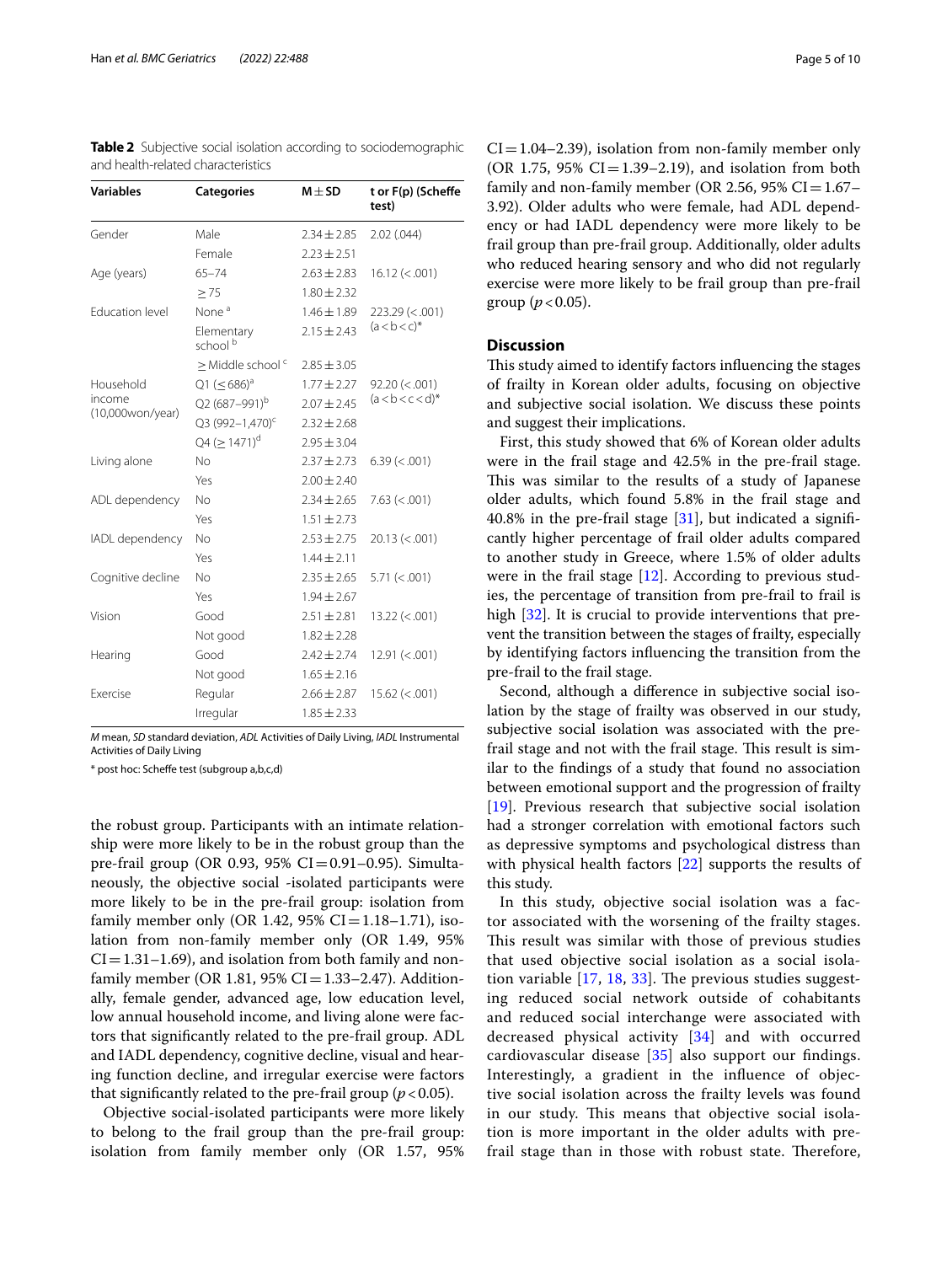| <b>Variables</b>  | <b>Categories</b>        | Total% | <b>Not isolated</b><br>from both family<br>and non-family<br>member | <b>Isolated from</b><br>family member<br>only | <b>Isolated from</b><br>non-family<br>member only | <b>Isolated from</b><br>both family<br>and non-family<br>member | $X2$ or $F(p)$      |
|-------------------|--------------------------|--------|---------------------------------------------------------------------|-----------------------------------------------|---------------------------------------------------|-----------------------------------------------------------------|---------------------|
| Gender            | Male                     | 42.6   | 3189 (42.2)                                                         | 276 (46.2)                                    | 685 (42.1)                                        | 127 (49.0)                                                      | 8.28(.041)          |
|                   | Female                   | 57.4   | 4370 (57.8)                                                         | 321 (53.8)                                    | 941 (57.9)                                        | 132 (51.0)                                                      |                     |
| Age (years)       | $65 - 74$                | 58.2   | 4614 (61.0)                                                         | 436 (73.0)                                    | 651 (40.1)                                        | 140(54.1)                                                       | $300.56 \ (< .001)$ |
|                   | $\geq$ 75                | 41.8   | 2945 (39.0)                                                         | 161 (27.0)                                    | 975 (59.9)                                        | 119 (45.9)                                                      |                     |
| Education level   | No formal educa-<br>tion | 23.7   | 1564 (20.7)                                                         | 134 (22.4)                                    | 596 (36.6)                                        | 82 (31.7)                                                       | 229.61 (< .001)     |
|                   | Elementary school        | 34.3   | 2652 (35.1)                                                         | 173 (29.0)                                    | 540 (33.2)                                        | 79 (30.5)                                                       |                     |
|                   | > Middle school          | 42.0   | 3343 (44.2)                                                         | 290 (48.6)                                    | 490 (30.2)                                        | 98 (37.8)                                                       |                     |
| Household         | $Q1 (\leq 686)$          | 24.7   | 1676 (22.2)                                                         | 189 (31.6)                                    | 524 (32.2)                                        | 100 (38.6)                                                      | 199.21 (< .001)     |
| income            | Q2 (687-991)             | 25.2   | 1867 (24.7)                                                         | 143 (24.0)                                    | 427 (26.3)                                        | 91 (35.1)                                                       |                     |
| (10,000won/year)  | Q3 (992-1,470)           | 25.0   | 1937 (25.6)                                                         | 127(21.3)                                     | 398 (24.5)                                        | 45 (17.4)                                                       |                     |
|                   | Q4 (> 1471)              | 25.1   | 2079 (27.5)                                                         | 138 (23.1)                                    | 277 (17.0)                                        | 23(8.9)                                                         |                     |
| Living alone      | <b>No</b>                | 76.1   | 5914 (78.2)                                                         | 357 (59.8)                                    | 1214(74.7)                                        | 151 (58.5)                                                      | 152.31 (< .001)     |
|                   | Yes                      | 23.9   | 1645 (21.8)                                                         | 240 (40.2)                                    | 412 (25.3)                                        | 108(41.5)                                                       |                     |
| ADL dependency    | No                       | 93.2   | 7221 (95.5)                                                         | 563 (94.3)                                    | 1354(83.3)                                        | 218 (84.2)                                                      | 350.97 (< .001)     |
|                   | Yes                      | 6.8    | 338 (4.5)                                                           | 34(5.7)                                       | 272 (16.7)                                        | 41 (15.8)                                                       |                     |
| IADL dependency   | <b>No</b>                | 77.3   | 6180 (81.8)                                                         | 477 (79.9)                                    | 942 (57.9)                                        | 161(62.3)                                                       | 468.41 (< .001)     |
|                   | Yes                      | 22.7   | 1379 (18.2)                                                         | 120 (20.1)                                    | 684 (42.1)                                        | 98 (37.7)                                                       |                     |
| Cognitive decline | <b>No</b>                | 83.3   | 6458 (85.4)                                                         | 502 (84.1)                                    | 1212(74.6)                                        | 188 (72.6)                                                      | $135.58 \ (< 001$   |
|                   | Yes                      | 16.7   | 1101 (14.6)                                                         | 95 (15.9)                                     | 414 (25.4)                                        | 71(27.4)                                                        |                     |
| Vision            | Good                     | 66.2   | 5172 (68.4)                                                         | 423 (71.0)                                    | 909 (55.9)                                        | 147 (56.8)                                                      | $110.72 \le 0.001$  |
|                   | Not good                 | 33.8   | 2387 (31.6)                                                         | 174 (29.0)                                    | 717(44.1)                                         | 112 (43.2)                                                      |                     |
| Hearing           | Good                     | 82.2   | 6364 (84.2)                                                         | 516 (86.4)                                    | 1195 (73.5)                                       | 174 (67.3)                                                      | $150.88 \ (< .001)$ |
|                   | Not good                 | 17.8   | 1195 (15.8)                                                         | 81 (13.6)                                     | 431 (26.5)                                        | 85 (32.7)                                                       |                     |
| Exercise          | Regular                  | 52.9   | 4258 (56.3)                                                         | 323 (54.2)                                    | 637 (39.2)                                        | 93 (35.8)                                                       | $189.64 \ (< .001)$ |
|                   | Irregular                | 47.1   | 3301 (43.7)                                                         | 274 (45.8)                                    | 989 (60.8)                                        | 166 (64.2)                                                      |                     |

<span id="page-5-0"></span>

| Table 3 Objective social isolation according to sociodemographic and health-related characteristics |  |  |  |
|-----------------------------------------------------------------------------------------------------|--|--|--|
|                                                                                                     |  |  |  |

*ADL* Activities of Daily Living, *IADL* Instrumental Activities of Daily Living

health care providers should make efforts to maintain social networks and promote social interchange among older adults regardless of their frailty level to prevent the progression of frailty. However, careful caution is needed in interpreting the results, as the causal relationship between progression of the stage of frailty and social isolation cannot be confrmed in this study. Therefore, association between social isolation and the progression of frailty needs to be reconfrmed through a longitudinal study.

Third, the subjective and objective social isolation increased with higher age in this study. This was similar with a previous study which noted that the social network with family, friends, and neighbors is reduced as age increases  $[22]$  $[22]$  $[22]$ . This is not only the consequence of death of close person, retirement, and loss of social role. Older adults also tend to choose their social networks in order to strengthen positive relationships and minimize negative ones  $[22]$  $[22]$  $[22]$ . Those changes in social factors with increasing age can lead the worsening of frailty [[17,](#page-8-15) [18,](#page-8-21) [33\]](#page-9-0).

Korean older adults used to live in a traditional culture that valued familial relationships  $[36]$  $[36]$ . But in the age of nuclear family, younger generations place less importance on the family, to gradually diminish the familycentered culture [\[37\]](#page-9-4). It implies that family support is weakening and isolation from family is increasing. This study's fndings also showed that they are more likely to belong to the frail group than the pre-frail group when the participants were isolated from "both family and nonfamily member" or "non-family member only" than when they were isolated from "family member only". Considering that the support system of the family is weakening, we need to focus on maintaining social relationships with non-family members.

Bigger social isolation was observed in the participants with lower socioeconomic position or with living alone. These results were similar with the findings in previous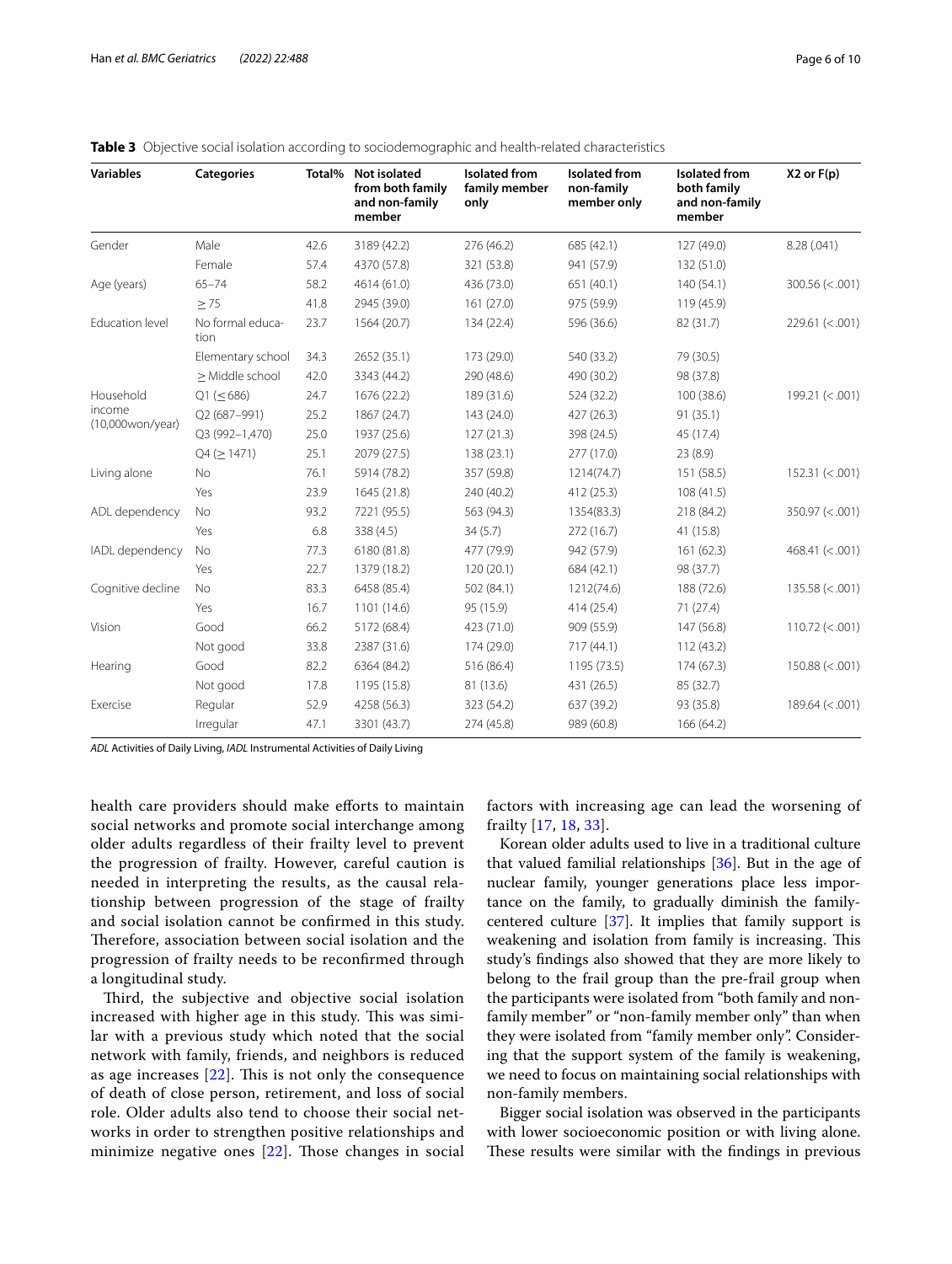| <b>Variables</b>              | <b>Categories</b>                                      | Pre-frail stage (reference: robust) |                             |                  | Frail stage (reference:<br>pre-frail) |                            |                  |
|-------------------------------|--------------------------------------------------------|-------------------------------------|-----------------------------|------------------|---------------------------------------|----------------------------|------------------|
|                               |                                                        | B                                   | OR (95% CI)                 | $\boldsymbol{p}$ | В                                     | OR (95% CI)                | $\boldsymbol{p}$ |
| Gender                        | Male                                                   |                                     |                             |                  |                                       |                            |                  |
|                               | Female                                                 | 0.33                                | $1.39(1.26 - 1.53) < .001$  |                  | 0.25                                  | $1.29(1.01 - 1.65)$ .043   |                  |
| Age (year)                    | $65 - 74$                                              |                                     |                             |                  |                                       |                            |                  |
|                               | $\geq$ 75                                              | 0.33                                | $1.40(1.27-1.53) < .001$    |                  | 0.11                                  | $1.11(0.89 - 1.40)$        | .360             |
| Education level               | No formal education                                    | 0.24                                | $1.27(1.11 - 1.44)$         | < .001           | $-0.10$                               | $0.90(0.68 - 1.20)$        | .474             |
|                               | Elementary school<br>$\geq$ Middle school              | 0.23                                | $1.26(1.14 - 1.40)$         | < .001           | $-0.20$                               | $0.98(0.75 - 1.29)$ .884   |                  |
| Household income (10,000 won/ | $Q1 (\leq 686)$                                        | 0.45                                | $1.57(1.38 - 1.79) < .001$  |                  | 0.21                                  | 1.23(0.90-1.69) .186       |                  |
| year)                         | Q2 (687-991)                                           | 0.25                                | $1.28(1.13 - 1.46)$         | < .001           | 0.29                                  | $1.33(0.97 - 1.82)$        | .075             |
|                               | Q3 (992-1,470)<br>$Q4 ( \geq 1471)$                    | 0.14                                | $1.14(1.01 - 1.30)$ .034    |                  | $-0.10$                               | $0.90(0.64 - 1.26)$ .550   |                  |
| Living alone                  | No                                                     |                                     |                             |                  |                                       |                            |                  |
|                               | Yes                                                    | 0.12                                | $1.12(1.01 - 1.25)$ .038    |                  | 0.14                                  | $1.15(0.92 - 1.43)$ .222   |                  |
| ADL dependency                | No                                                     |                                     |                             |                  |                                       |                            |                  |
|                               | Yes                                                    | 0.67                                | $1.96(1.51 - 2.55) < 0.001$ |                  | 1.28                                  | $3.59(2.86 - 4.51) < .001$ |                  |
| IADL dependency               | No                                                     |                                     |                             |                  |                                       |                            |                  |
|                               | Yes                                                    | 0.63                                | $1.88(1.66 - 2.14) < .001$  |                  | 1.42                                  | $4.13(3.23 - 5.28)$        | < .001           |
| Cognitive decline             | No                                                     |                                     |                             |                  |                                       |                            |                  |
|                               | Yes                                                    | 0.26                                | $1.29(1.14-1.46) < .001$    |                  | 0.06                                  | $1.06(0.84 - 1.34)$        | .603             |
| Vision                        | Good                                                   |                                     |                             |                  |                                       |                            |                  |
|                               | Not good                                               | 0.25                                | $1.29(1.17-1.41) < .001$    |                  | 0.15                                  | 1.17(0.95 - 1.43) .136     |                  |
| Hearing                       | Good                                                   |                                     |                             |                  |                                       |                            |                  |
|                               | Not good                                               | 0.20                                | 1.22(1.08-1.38) .002        |                  | 0.28                                  | 1.33(1.06-1.65) .012       |                  |
| Exercise                      | Regular                                                |                                     |                             |                  |                                       |                            |                  |
|                               | Irregular                                              | 0.37                                | $1.45(1.33-1.58) < .001$    |                  | 1.10                                  | $3.02(2.35 - 3.87)$        | < 0.001          |
| Subjective social isolation   | Number of persons                                      | $-0.07$                             | $0.93(0.91 - 0.95) < 0.001$ |                  | 0.02                                  | 1.02(0.97-1.08) .393       |                  |
| Objective social isolation    | Not isolated from both family<br>and non-family member |                                     |                             |                  |                                       |                            |                  |
|                               | Isolated from family member<br>only                    | 0.35                                | $1.42(1.18-1.71) < .001$    |                  | 0.45                                  | 1.57(1.04-2.39) .033       |                  |
|                               | Isolated from non-family mem-<br>ber only              | 0.40                                | $1.49(1.31-1.69) < .001$    |                  | 0.56                                  | $1.75(1.39 - 2.19)$        | < 0.001          |
|                               | Isolated from both family and<br>non-family member     | 0.60                                | $1.81(1.33 - 2.47) < .001$  |                  | 0.94                                  | $2.56(1.67 - 3.92)$        | < .001           |
| Hosmer-Lemeshow test          |                                                        | $x^2 = 13.310$ df = 8               |                             | $p = 0.102$      | $x^2 = 9.852$                         | $df = 8$                   | $p = 0.276$      |
| Nagelkerke $R^2$              |                                                        | .169                                |                             |                  | .324                                  |                            |                  |

## <span id="page-6-0"></span>**Table 4** Factors infuencing the stages of frailty

*OR* odds ratio, *CI* confdence interval, *ADL* Activities of Daily Living, *IADL* Instrumental Activities of Daily Living

studies [\[38](#page-9-5)]. To improve frailty, priority targets for interventions that help maintain existing social networks or help them connect with new social networks should be older adults with low socioeconomic status or living alone.

Fourth, the subjective and objective social isolation was signifcantly associated with health-related characteristics including ADL dependency, IADL dependency, decline in sensory functions, cognitive decline, and irregular exercise. Those findings were in line with previous studies [[39,](#page-9-6) [40\]](#page-9-7). In Korea, people aged 65 and over who are in vulnerable groups on the basis of socioeconomic position and health status are managed through the home visiting health service program of public health centers [[41\]](#page-9-8). Approximately 9% of older people receive those services [\[42\]](#page-9-9). Several European countries and Japan have provided a preventive home visit service for older adults universally [[43\]](#page-9-10) and its efectiveness has been reported in several studies [[44,](#page-9-11) [45](#page-9-12)]. Home visit nurses can regularly visit older adults living in the community to check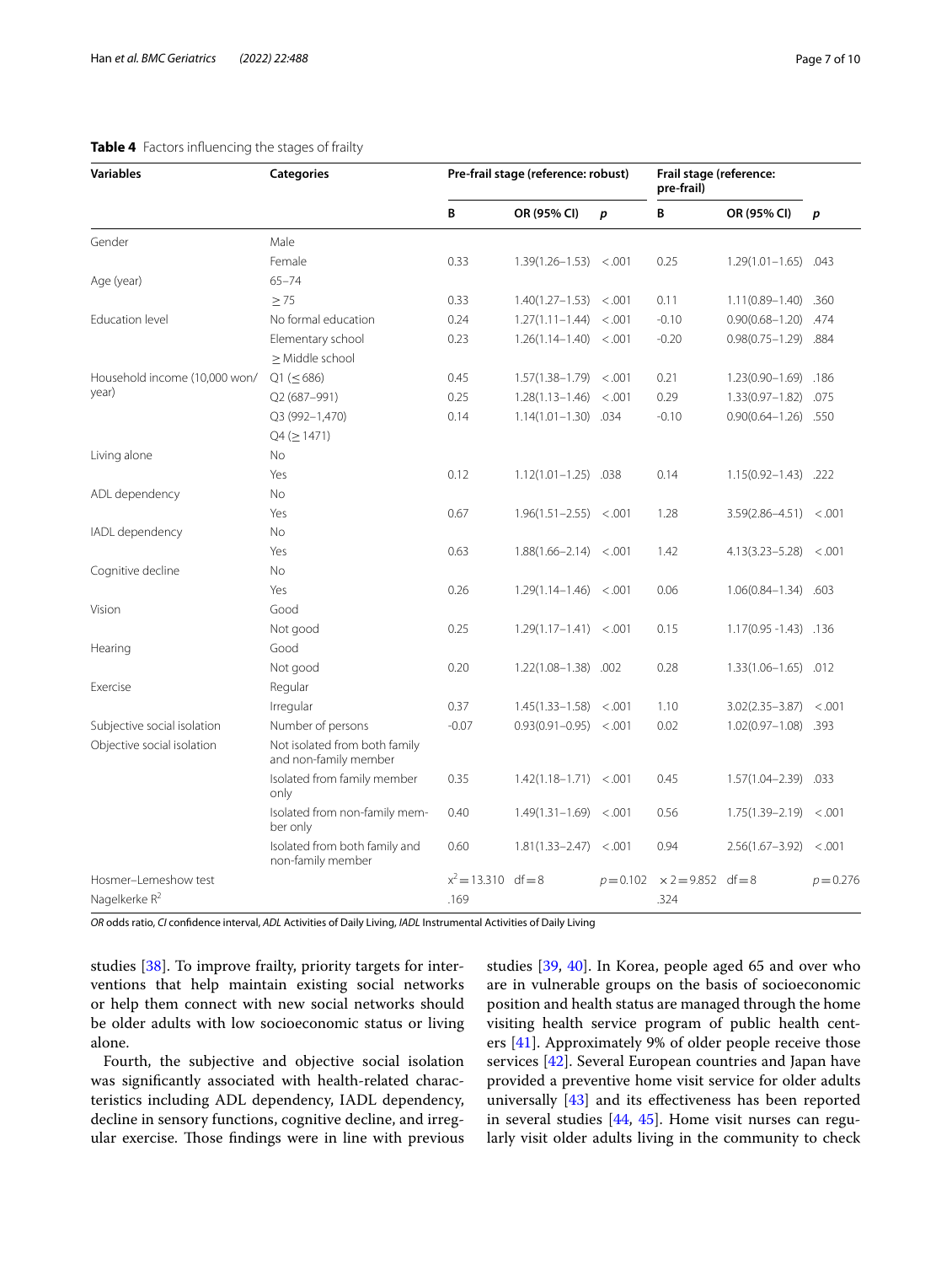their health status, monitor social networks, and provide interventions to maintain social networks by screening individuals at risk of social isolation  $[46]$  $[46]$ . Therefore, the home visit health service of public health centers needs to be provided universally.

Furthermore, reduced visual and hearing sensory functions were related to the pre-frail stage. The decline in hearing, in particular, was shown to be a risk factor for the frail stage. This result was similar to that of a previous study [[14\]](#page-8-13). Reduced hearing ability is one of common symptoms among older adults [\[46](#page-9-13)] and poses a challenge to communication and social interactions with others, leading to social isolation [\[47,](#page-9-14) [48](#page-9-15)]. Likewise, in this study, older adults with reduced hearing and those with normal hearing showed a diference in subjective and objective social isolation. Routine monitoring of communication problems caused by hearing difficulty is important  $[48]$  $[48]$ . Health care providers need to evaluate whether hearing problems may cause further social isolation and need to educate acquaintances of older adults [[48\]](#page-9-15).

Older adults with irregular exercise were more likely to belong to the frail group than the pre-frail group. This was similar with those of previous studies suggested that regular exercise is a protective factor against frailty [[13\]](#page-8-11) and an effective intervention to prevent frailty [\[49](#page-9-16)]. In this study, subjective and objective social isolation showed a strong correlation with irregular exercise. Previous study has shown that the combination of reduced physical activity and increased social isolation further increases the probability of transition to the frail stage [[50\]](#page-9-17). Social isolation may play a role in reduced physical activity of older adults. So, maintaining social networks can be a way to prevent frailty by means of making them to exercise.

This study showed that different factors have an influence on each stage of frailty. These results suggest that researchers should consider diferences in factors that infuence the stages of frailty among Korean older adults. However, this study also has the following limitations. First, it was a cross-sectional study, so we are not able to identify causal relationship between social isolation and frailty. Second, while a cognitive decline was shown to be an important factor in previous studies, it was not found to influence the stages of frailty in this study. This may be because the data analyzed in this study were obtained from community residents with an insufficient number of older adults with cognitive decline. Lastly, the subject of the 2017 NSOK are community-dwelling older adults. So, study fndings are not generalized to older adults who are institutionalized or admitted.

## **Conclusions**

This study investigated the factors influencing the stage of frailty in Korean older adults, focusing on social isolation. The results showed that the pre-frail stage was associated with sociodemographic characteristics, health-related characteristics, and social isolation, while the frail stage was associated with female gender, ADL and IADL dependency, declining hearing, irregular exercise and objective social isolation. Based on the fndings in this study, we suggest follows.

First, social isolation and frailty are related, and the association is stronger in frail older adults and in older adults isolated from both family and non-family members. Therefore, social isolation needs to be considered together in the prevention and management of frailty in older adults. Second, maintaining sensory function, especially hearing function which plays an important role in social relationships can be helpful. Health care providers need to evaluate whether hearing problems may cause further social isolation. Third, regular exercise was associated with the frail stage. Encouraging older adults to exercise regularly can be considered, even if they are in the pre-frail stage. Useful resources and support may make available to help the older adults maintain their social network and exercise regularly in the pre-frail stage. Lastly, a longitudinal cohort study should be conducted to identify the causality between the valuables and the factors infuencing each step of the transition between stages of frailty. An intervention study should also be conducted on older adults in the pre-frail stage to verify the efects on delaying the transition to the frail stage.

#### **Abbreviations**

ADL: Activities of Daily Living; BMI: Body mass index; CI: Confdence Interval; IADL: Instrumental Activities of Daily Living; IRB: Institutional Review Board; M: Mean; NSOK: National Survey of Older Koreans; OR: Odds Ratio; SD: Standard deviation

#### **Acknowledgements**

None declared

#### **Authors' contributions**

SYH, HYJ, and YK were responsible for the study conception and design. SYH, HYJ, and YK were responsible for the drafting of the manuscript. SYH and YK performed the data analysis and HYJ provided statistical expertise. SYH provided administrative, technical or material support. SYH and YK supervised the study and SYH wrote the frst draft. All authors read and approved the fnal manuscript.

#### **Funding**

We did not receive any funding or support from any agency.

#### **Availability of data and materials**

The datasets used and/or analyzed during the current study are available from the corresponding author on reasonable request.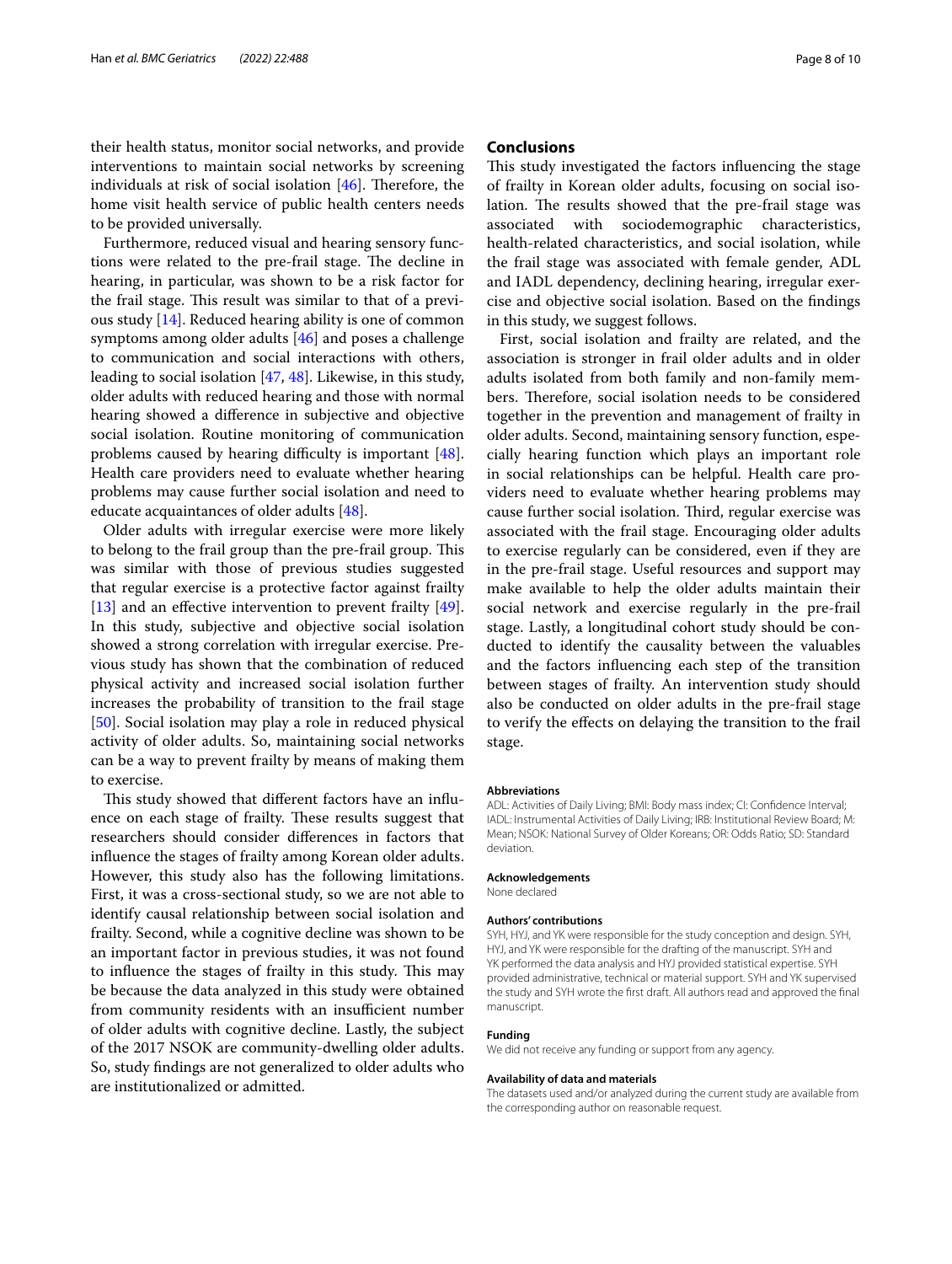## **Declarations**

#### **Ethics approval and consent to participate**

This study was conducted in accordance with the Declaration of Helsinki. The 2017 NSOK protocol was approved by the institutional review board (IRB) of Korea Institute for Health and Social Afairs (No 2017–11). Written informed consent was obtained from the participants for data 2017 NSOK data collection. We were provided the data from the public data portal (data.go.kr) after the institution's application and subsequent approval. The protocol for secondary analysis via the use of these data was approved by IRB of Gachon University (IRB No.1044396–202102-HR-030–01). Written consent was waived by the IRB of Gachon University since the data set of the 2017 NSOK was completely anonymized under strict confdentiality guidelines.

#### **Consent for publication**

Not applicable.

#### **Competing interests**

We have no conflict of interest to disclose.

#### **Author details**

<sup>1</sup> Department of Nursing Science, Sunmoon University, 70, Sunmoon-ro 221 beon-gil, Tangjeong-myen, 31460 Asan-si, Chungcheongnam-do, Republic of Korea. <sup>2</sup> School of Nursing, Hanyang University, 222 Wangsimni-ro, Seongdong-gu, 04763 Seoul, Republic of Korea. <sup>3</sup>College of Nursing, Gachon University, 191 Hambakmoeiro, Yeonsu-Gu, 21936 Incheon, Republic of Korea.

#### Received: 19 May 2021 Accepted: 30 May 2022 Published online: 07 June 2022

#### **References**

- <span id="page-8-0"></span>1. Vermeiren S, Vella-Azzopardi R, Beckwee D, Habbig AK, Scafoglieri A, Jansen B, et al. Frailty and the prediction of negative health outcomes: a meta-analysis. J Am Med Dir Assoc. 2016;17(12):1163.e1-e17. [https://doi.](https://doi.org/10.1016/j.jamda.2016.09.010) [org/10.1016/j.jamda.2016.09.010.](https://doi.org/10.1016/j.jamda.2016.09.010)
- <span id="page-8-1"></span>2. Jung HW, Kim SW, Ahn S, Lim JY, Han JW, Kim TH, et al. Prevalence and outcomes of frailty in Korean elderly population: comparisons of a multidimensional frailty index with two phenotype models. PLoS ONE. 2014;9(2): e87958.
- <span id="page-8-2"></span>3. Fried LP, Tangen CM, Walston J, Newman AB, Hirsch C, Gottdiener J, et al. Frailty in older adults: evidence for a phenotype. J Gerontol A Biol Sci Med Sci. 2001;56(3):M146–57. [https://doi.org/10.1093/](https://doi.org/10.1093/gerona/56.3.M146) [gerona/56.3.M146.](https://doi.org/10.1093/gerona/56.3.M146)
- <span id="page-8-3"></span>4. Ahmed N, Mandel R, Fain MJ. Frailty: An emerging geriatric syndrome. Am J Med. 2007;120(9):748–53.<https://doi.org/10.1016/j.amjmed.2006.10.018>.
- <span id="page-8-4"></span>5. Park B, Lee Y. Integrative approach to elderly frailty. Korean J Fam Med. 2010;31:747–54.<https://doi.org/10.4082/kjfm.2010.31.10.747>.
- <span id="page-8-5"></span>6. Yang F, Chen QW. Evaluation of frailty and infuencing factors in old people in hospital institution: Evidence for a phenotype of frailty. Medicine. 2018;97(3). doi:<https://doi.org/10.1097/MD.0000000000009634>
- <span id="page-8-6"></span>7. Chang YW, Chen WL, Lin FG, Fang WH, Yen MY, Hsieh CC, et al. Frailty and its impact on health-related quality of life: A cross-sectional study on elder community-dwelling preventive health service users. PLoS ONE. 2012;7(5): e38079. <https://doi.org/10.1371/journal.pone.0038079>.
- <span id="page-8-7"></span>8. Nagai K, Tamaki K, Kusunoki H, Wada Y, Tsuji S, Itoh M, et al. Physical frailty predicts the development of social frailty: a prospective cohort study. BMC Geriatr. 2020;20(1):1–8.
- <span id="page-8-8"></span>9. Abizanda P, Romero L, Sanchez-Jurado PM, Martinez-Reig M, Alfonso-Silguero SA, Rodriguez-Manas L. Age, frailty, disability, institutionalization, multimorbidity or comorbidity. Which are the main targets in older adults?. J Nutr Health Aging. 2014;18(6):622–7.
- <span id="page-8-9"></span>10. Shi SM, Olivieri-Mui B, McCarthy EP, Kim DH. Changes in a frailty index and association with mortality. J Am Geriatr Soc. 2020;69(4):1057–62. [https://](https://doi.org/10.1111/jgs.17002) [doi.org/10.1111/jgs.17002](https://doi.org/10.1111/jgs.17002).
- <span id="page-8-10"></span>11. Niederstrasser NG, Rogers NT, Bandelow S. Determinants of frailty development and progression using a multidimensional frailty index: Evidence from the English Longitudinal Study of Ageing. PLoS ONE. 2019;14(10): e0223799. <https://doi.org/10.1371/journal.pone.0223799>.
- <span id="page-8-12"></span>12. Ntanasi E, Yannakoulia M, Mourtzi N, Vlachos GS, Kosmidis MH, Anastasiou CA, et al. Prevalence and risk factors of frailty in a communitydwelling population: the HELIAD study. J Aging Health. 2020;32(1):14–24. <https://doi.org/10.1177/0898264318801735>.
- <span id="page-8-11"></span>13. Zhang Y, Xu XJ, Lian TY, Huang LF, Zeng JM, Liang DM, et al. Development of frailty subtypes and their associated risk factors among the community-dwelling elderly population. Aging (Albany NY). 2020;12(2):1128–40. <https://doi.org/10.18632/aging.102671>.
- <span id="page-8-13"></span>14. Trevisan C, Veronese N, Maggi S, Baggio G, Tofanello ED, Zambon S, et al. Factors infuencing transitions between frailty states in elderly adults: The Progetto Veneto Anziani Longitudinal Study. J Am Geriatr Soc. 2017;65(1):179–84. [https://doi.org/10.1111/jgs.14515.](https://doi.org/10.1111/jgs.14515)
- 15. Yoon DH, Hwang SS, Lee DW, Lee CG, Song W. Physical frailty and cognitive functioning in Korea rural community-dwelling older adults. J Clin Med. 2018;7(11):405. [https://doi.org/10.3390/jcm7110405.](https://doi.org/10.3390/jcm7110405)
- <span id="page-8-14"></span>16. Furtado GE, Caldo A, Rieping T, Filaire E, Hogervorst E, Teixeira AMB, et al. Physical frailty and cognitive status over-60 age populations: a systematic review with meta-analysis. Arch Gerontol Geriatr. 2018;78:240–8.
- <span id="page-8-15"></span>17. Makizako H, Shimada H, Doi T, Tsutsumimoto K, Hotta R, Nakakubo S, et al. Social frailty leads to the development of physical frailty among physically non-frail adults: a four-year follow-up longitudinal cohort study. Int J Environ Res Public Health. 2018;15(3):490.<https://doi.org/10.3390/ijerph15030490>.
- <span id="page-8-21"></span>18. Maltby J, Hunt SA, Ohinata A, Palmer E, Conroy S. Frailty and social isolation: comparing the relationship between frailty and unidimensional and multifactorial models of social isolation. J Aging Health. 2020;32(10):1297–308. <https://doi.org/10.1177/0898264320923245>.
- <span id="page-8-30"></span>19. Hoogendijk EO, Suanet B, Dent E, Deeg DJ, Aartsen MJ. Adverse efects of frailty on social functioning in older adults: results from the Longitudinal Aging Study Amsterdam. Maturitas. 2016;83:45–50. [https://doi.org/10.](https://doi.org/10.1016/j.maturitas.2015.09.002) [1016/j.maturitas.2015.09.002.](https://doi.org/10.1016/j.maturitas.2015.09.002)
- <span id="page-8-16"></span>20. Mehrabi F, Béland F. Effects of social isolation, loneliness and frailty on health outcomes and their possible mediators and moderators in community-dwelling older adults: a scoping review. Arch Gerontol Geriatr. 2020;90: 104119. [https://doi.org/10.1016/j.archger.2020.104119.](https://doi.org/10.1016/j.archger.2020.104119)
- <span id="page-8-17"></span>21. Taylor RJ, Taylor HO, Chatters LM. Social isolation from extended family members and friends among African Americans: fndings from a national survey. J Fam Soc Work. 2016;19:443–61.
- <span id="page-8-18"></span>22. Taylor HO, Taylor RJ, Nguyen AW, Chatters L. Social isolation, depression, and psychological distress among older adults. J Aging Health. 2018;30(2):229–46. <https://doi.org/10.1177/0898264316673511>.
- <span id="page-8-19"></span>23. Carstensen LL, Isaacowitz DM, Charles ST. Taking time seriously: a theory of socioemotional selectivity. Am Psychol. 1999;54(3):165–81.
- <span id="page-8-20"></span>24. Hawkley LC, Wroblewski K, Kiaser T, Luhmann M, Schumm LP, Are US. older adults getting lonelier? age, period, and cohort diferences. Psychol Aging. 2019;8:1144–57. [https://doi.org/10.1037/pag000365.](https://doi.org/10.1037/pag000365)
- <span id="page-8-22"></span>25. Korea Institute for Health and Social Affairs. National Survey of Older Koreans. Ministry of Health and Welfare: Sejong, Korea. 2017;2017:27–39.
- <span id="page-8-23"></span>26. van Kan GA, Rolland YM, Morley JE, Vellas B. Frailty: toward a clinical defnition. J Am Med Dir Assoc. 2008;9(2):71–2. [https://doi.org/10.1016/j.](https://doi.org/10.1016/j.jamda.2007.11.005) [jamda.2007.11.005](https://doi.org/10.1016/j.jamda.2007.11.005).
- <span id="page-8-24"></span>27. Jung HW, Yoo HJ, Park SY, Kim SW, Choi JY, Yoon SJ, et al. The Korean version of the FRAIL scale: clinical feasibility and validity of assessing the frailty status of Korean elderly. Korean J Intern Med. 2016;31:594–600. <https://doi.org/10.3904/kjim.2014.331>.
- <span id="page-8-25"></span>28. Morley JE, Malmstrom TK, Miller DK. A simple frailty questionnaire (FRAIL) predicts outcomes in middle aged African Americans. J Nutr Health Aging. 2012;16:601–8.<https://doi.org/10.1007/s12603-012-0084-2>.
- <span id="page-8-26"></span>29. Won CW, Yang KY, Rho YG, Kim SY, Lee EJ, Yoon JL, et al. The development of Korean Activities of Daily Living (K-ADL) and Korean Instrumental Activities of Daily Living (K-IADL) scale. J Korean Geriatr Soc. 2002;6:107–20.
- <span id="page-8-27"></span>30. Kim GW, Kim MH, Kim BG, Kim JR, Kim TH, Moon SW, et al. Standardization of diagnostic tools for dementia. Research Report. Gyeonggido, Seongnam: Bundang Seoul National University Hospital; 2009 December. Report No.: 11–1351000–000589–01.
- <span id="page-8-28"></span>31. Chen S, Honda T, Narazaki K, Chen T, Kishimoto H, Haeuchi Y, et al. Physical frailty is associated with longitudinal decline in global cognitive function in non-demented older adults: a prospective study. J Nutr Health Aging. 2018;22(1):82–8.<https://doi.org/10.1007/s12603-017-0924-1>.
- <span id="page-8-29"></span>32. Cheong CY, Nyunt MSZ, Gao Q, Gwee X, Choo RWM, Yap KB, et al. Risk factors of progression to frailty: fndings from the Singapore Longitudinal